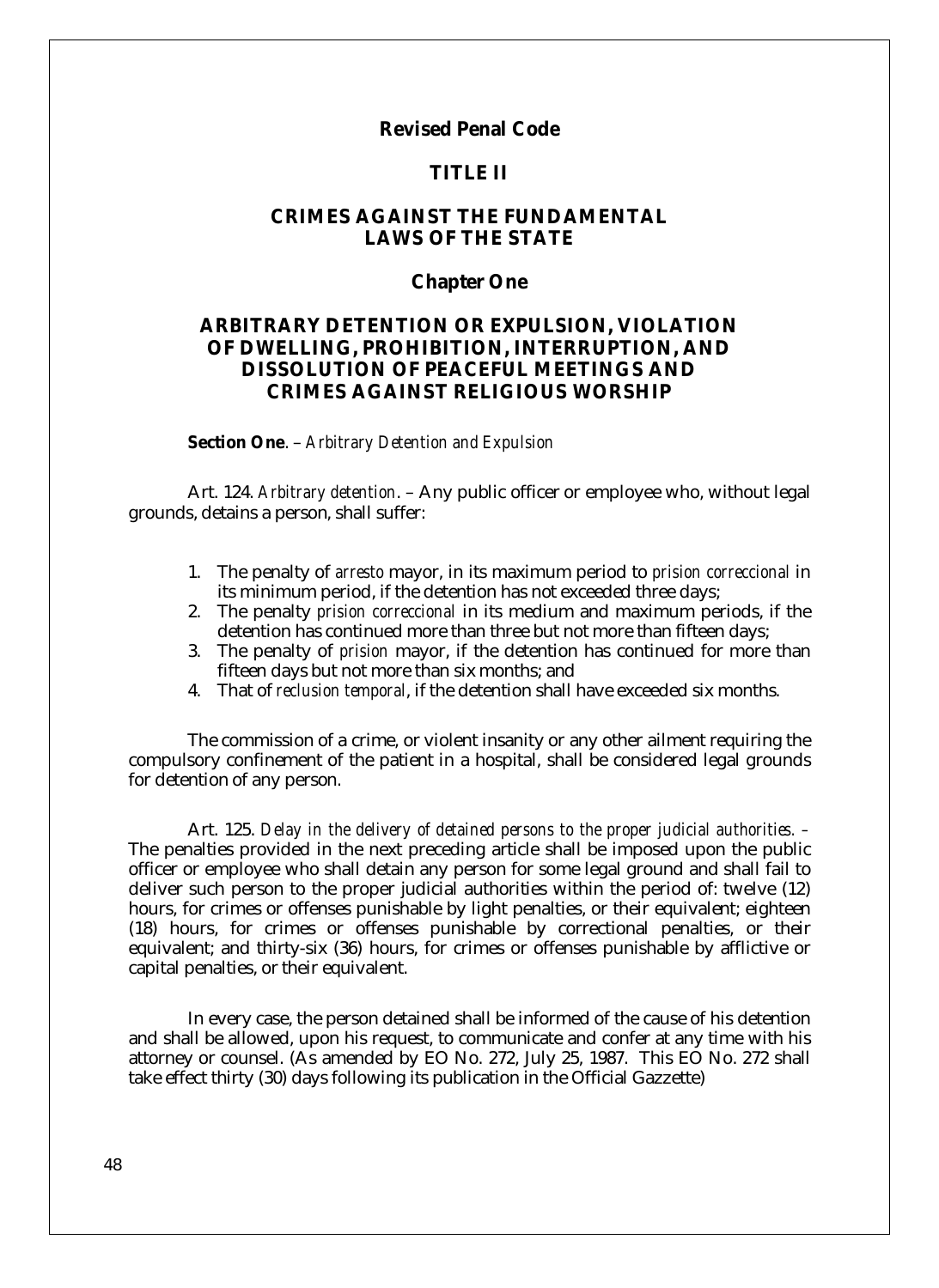Art. 126. *Delaying release*. – The penalties provided for in article 124 shall be imposed upon any public officer or employee who delays for the period of time specified therein the performance of any judicial or executive order for the release of a prisoner or detention prisoner, or unduly delays the service of the notice of such order to said prisoner or the proceedings upon any petition for the liberation of such person.

Art. 127. *Expulsion.* – The penalty of *prision correccional* shall be imposed upon any public officer or employee who, not being thereunto authorized by law, shall expel any person from the Philippine Islands or shall compel such person to change his residence.

*Section Two- Violation of Domicile*

Art. 128. *Violation of Domicile*. – The penalty of *prision correccional* in its minimum period shall be imposed upon any public officer or employee who, not being authorized by judicial order, shall enter any dwelling against the will of the owner thereof, search papers or other effects found therein without the previous consent of such owner, or, having surreptitiously entered said dwelling, and being required to leave the premises, shall refuse to do so.

If the offense be committed in the nighttime, or if any papers or effects not constituting evidence of a crime be not returned immediately after the search made by the offender, the penalty shall be *prision correccional* in its medium and maximum periods.

Art. 129*. Search warrants maliciously obtained and abuse in the service of those legally obtained.* – In addition to the liability attaching to the offender for the commission of any other offense, the penalty of *arresto mayor* in its maximum period to *prision correccional* in its minimum period and a fine not exceeding 1,000 pesos shall be imposed upon any public officer or employee who shall procure a search warrant without just cause, or, having legally procured the same, shall exceed his authority or use unnecessary severity in executing the same.

Art. 130. *Searching domicile without witnesses*. – The penalty of *arresto mayor* in its medium and maximum periods shall be imposed upon a public officer or employee who, in cases where a search is proper, shall search the domicile, papers, or other belongings of any person, in the absence of the latter, any member of his family, or in their default, without the presence of two witnesses residing in the same locality.

**Section Three**. – *Prohibition, interruption, and dissolution of peaceful meetings*

Art. 131. *Prohibition, interruption, and dissolution of peaceful meetings*. – The penalty of *prision correccional* in its minimum period shall be imposed upon any public officer or employee who, without legal ground, shall prohibit or interrupt the holding of a peaceful meeting, or shall dissolve the same.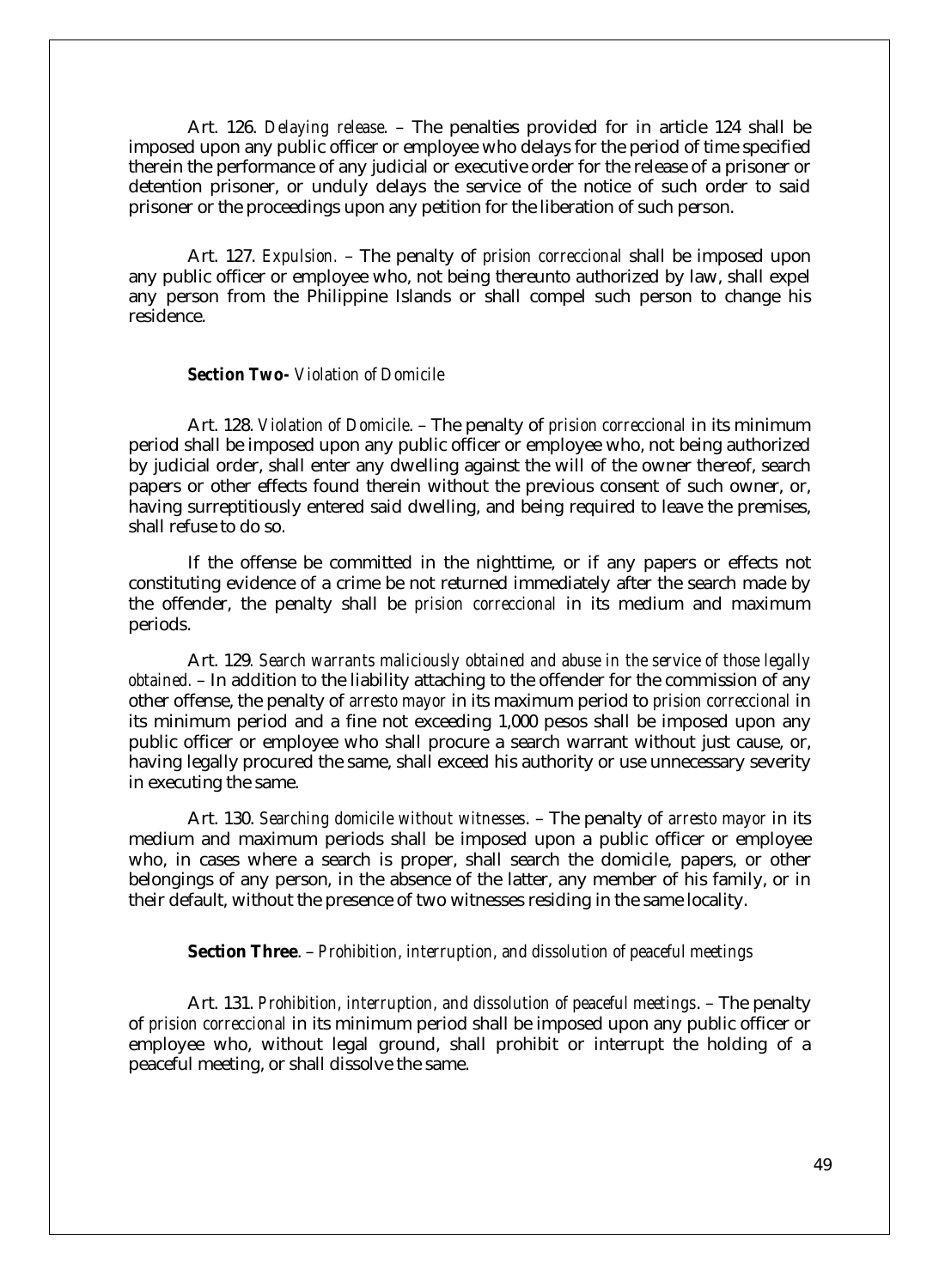The same penalty shall be imposed upon a public officer or employee who shall hinder any person from joining any lawful association or from attending any of its meetings.

The same penalty shall be imposed upon any public officer or employee who shall prohibit or hinder any person from addressing, either alone or together with others, any petition to the authorities for the correction of abuses or redress of grievances.

### **Section Four**. – *Crimes against religious worship*

Art. 132. *Interruption of religious worship*. – The penalty of *prision correccional* in its minimum period shall be imposed upon any public officer or employee who shall prevent or disturb the ceremonies or manifestations of any religion.

If the crime shall have been committed with violence or threats, the penalty shall be *prision correccional* in its medium and maximum periods.

Art. 133. *Offending the religious feelings*. – The penalty of *arresto mayor* in its maximum period to *prision correctional* in its minimum period shall be imposed upon anyone who, in a place devoted to religious worship or during the celebration of any religious ceremony shall perform acts notoriously offensive to the feelings of the faithful.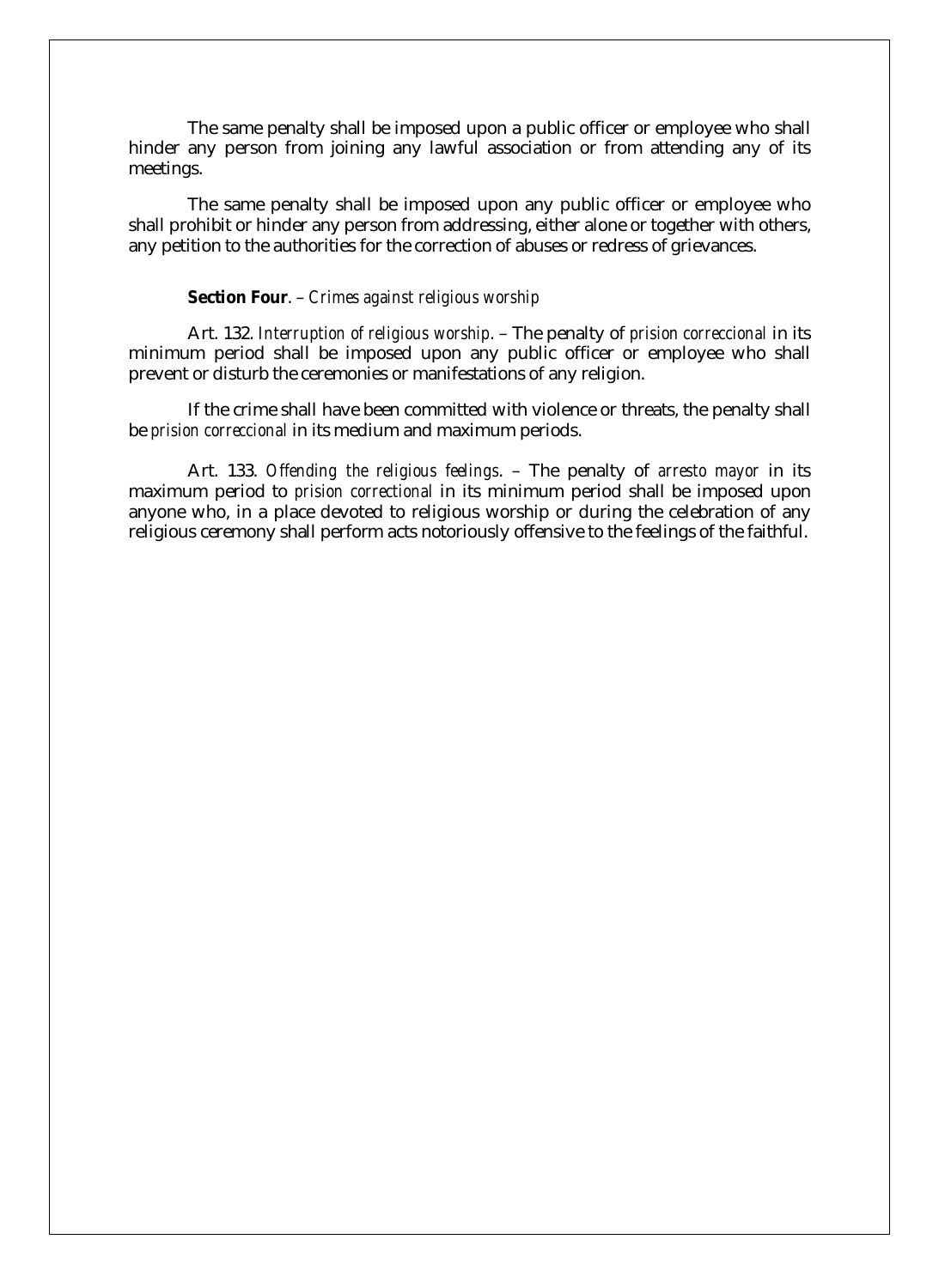## **Revised Penal Code (Title VII) CRIMES COMMITTED BY PUBLIC OFFICERS**

## **Chapter One PRELIMINARY PROVISIONS**

Art 203. *Who Are Public Officers*. – For the purpose of applying the provisions of this and the preceding titles of this book, any person who, by direct provision of the law, popular election or appointment by competent authority, shall take part in the performance of public functions in the Government of the Philippine Islands, or shall perform in said Government, or in any of its branches public duties as an employee, agent or subordinate official, of any rank or class, shall be deemed to be a public officer.

## **Chapter Two MALFEASANCE AND MISFEASANCE IN OFFICE**

#### **Section One** – *Dereliction of Duty*

Art. 204. *Knowingly rendering unjust judgment*. – Any judge who shall knowingly render an unjust judgment in any case submitted to him for decision, shall be punished by prision mayor and perpetual absolute disqualification.

Art. 205. *Judgment rendered through negligence*. – Any judge who, by reason of inexcusable negligence or ignorance shall render a manifestly unjust judgment in any case submitted to him for decision shall be punished by arresto mayor and temporary special disqualification.

Art. 206. *Unjust interlocutory order*. – Any judge who shall knowingly render an unjust interlocutory order or decree shall suffer the penalty of *arresto mayor* in its minimum period and suspension; but if he shall have acted by reason of inexcusable negligence or ignorance and the interlocutory order or decree be manifestly unjust, the penalty shall be suspension.

Art. 207. *Malicious delay in the administration of justice*. – The penalty of *prision correccional* in its minimum period shall be imposed upon any judge guilty of malicious delay in the administration of justice.

Art. 208. *Prosecution of offenses; negligence and tolerance*. – The penalty of *prision correccional* in its minimum period and suspension shall be imposed upon any public officer, or officer of the law, who, in dereliction of the duties of his office, shall maliciously refrain from instituting prosecution for the punishment if violators of the law, or shall tolerate the commission of offenses.

Art. 209. *Betrayal of trust by an attorney or solicitor* – *Revelation of secrets*. – In addition to the proper administrative action, the penalty of *prision correccional* in its minimum period or a fine ranging from 200 to 1,000 pesos, or both, shall be imposed upon any attorney-at-law or solicitor (*procurador judicial)* who, by any malicious breach of professional duty or of inexcusable negligence or ignorance shall prejudice his client or reveal any of the secrets of the latter learned by him in his professional capacity.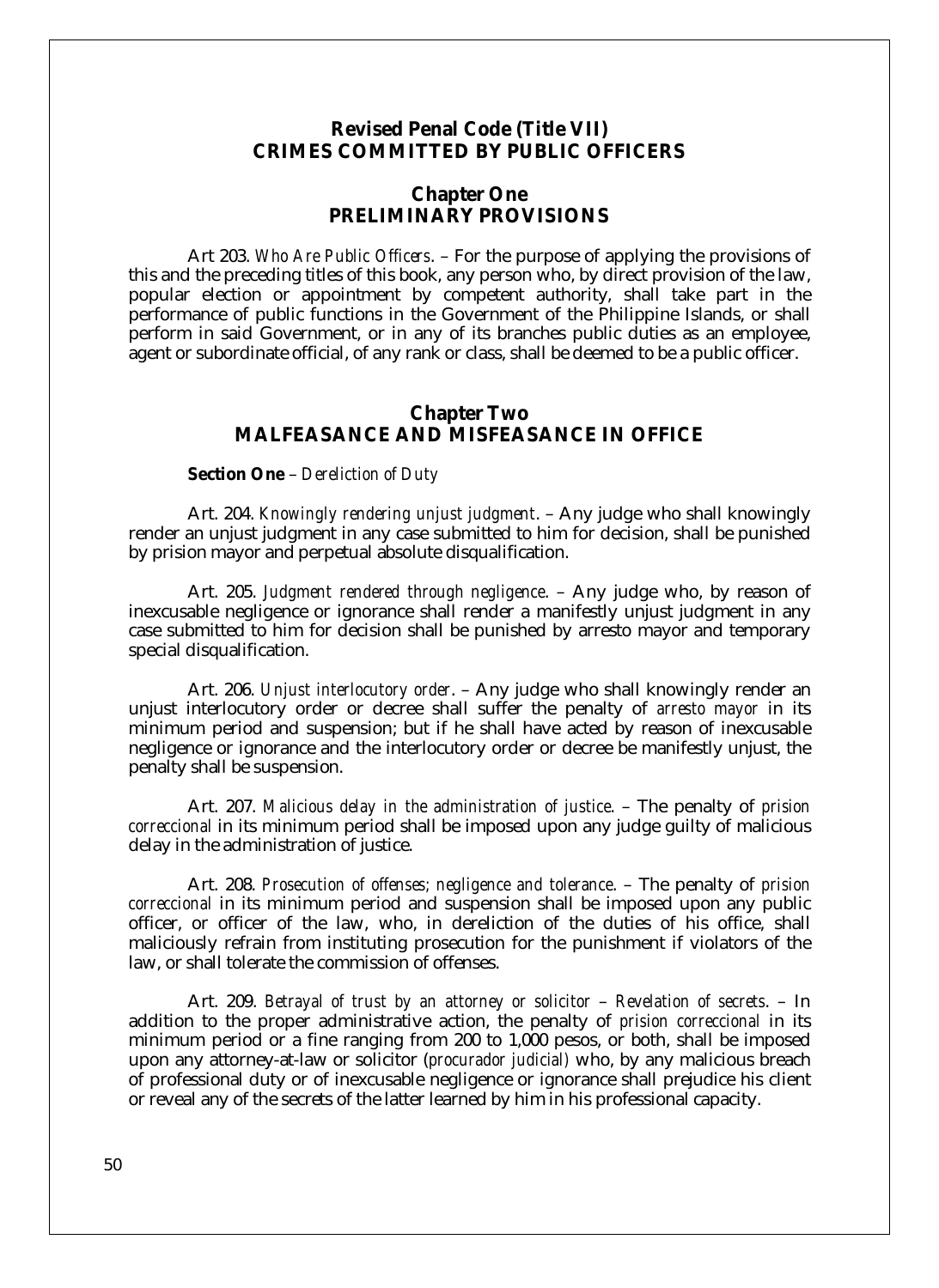The same penalty shall be imposed upon any attorney-at–law or solicitor (*procurador judicial*) who, having undertaken the defense of a client or having received confidential information from said client in a case, shall undertake the defense of the opposing party in the same case, without the consent of his first client.

### **Section Two** – *Bribery*

Art. 210*. Direct bribery*. – Any public officer who shall agree to perform an act constituting a crime, in connection with the performance of his official duties, in consideration of any offer, promise, gift or present received by such officer, personally or through the mediation of another, shall suffer the penalty of *prision mayor* in its medium and minimum periods and a fine of not less than three times the value of the gift in addition to the penalty corresponding to the crime agreed upon, if the same shall have been committed.

If the gift was accepted by the officer in consideration of the execution of an act which does not constitute a crime, and the officer executed said act, he shall suffer the same penalty provided in the preceding paragraph; and if said act shall not have been accomplished, the officer shall suffer the penalties of *prision correccional*, in its medium period and a fine of not less than twice the value of such gift.

If the object for which the gift was received or promised was to make the public officer refrain from doing something which it was his official duty to do, he shall suffer the penalties of *prision correccional* in its maximum period to *prision mayor* in its minimum period and a fine of not less than three times the value of such gift.

In addition to the penalties provided in the preceding paragraphs, the culprit shall suffer the penalty of special temporary disqualification.

The provisions contained in the preceding paragraphs shall be made applicable to assessors, arbitrators, appraisal and claim commissioners, experts or any other persons performing public duties. (As amended by Batas Pambansa Blg. 871, approved May 29, 1985.)

Art. 211. *Indirect bribery*. – The penalties of *prision correctional* in its medium and maximum periods*,* suspension and public censure shall be imposed upon any public officer who shall accept gifts offered to him by reason of his office. (As amended by BP Blg. 871, approved May 29, 1985.)

Art. 211–*A. Qualified Bribery*. – if any public officer is entrusted with law enforcement and he refrains from arresting or prosecuting an offender who has committed a crime punishable by *reclusion perpetua* and/or death in consideration of any offer, promise, gift or present, he shall suffer the penalty for the offense which was not prosecuted.

If it is the public officer who asks or demands such gift or present, he shall suffer the penalty of death. (As added by Section 4, RA No. 7659.)

Art. 212. *Corruption of Public officials*. – The same penalties imposed upon the officer corrupted, except those of disqualification and suspension, shall be imposed upon any person, who shall have made the offers or promises or given the gifts or presents as described in the preceding articles.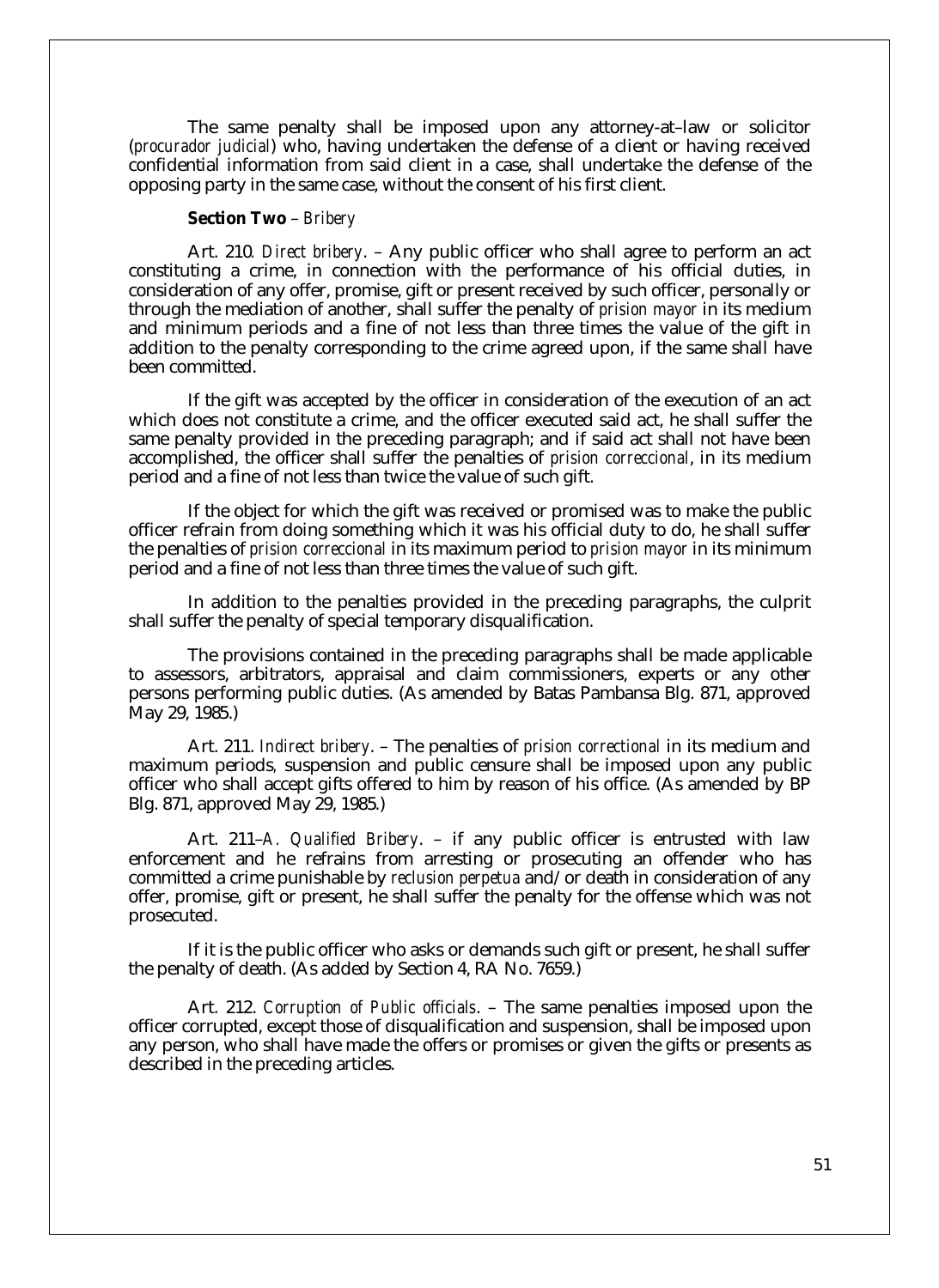### **Chapter Three**

## **FRAUDS AND ILLEGAL EXACTIONS AND TRANSACTIONS**

Art. 213. *Frauds against the public treasury and similar offenses*. – The penalty of *prision correccional* in its medium period to *prision mayor* in its minimum period or a fine ranging from 200 to 10,000 pesos, or both, shall be imposed upon any public officer who:

- 1. In his official capacity, in dealing with any person with regard to furnishing supplies, the making of contracts, or the adjustment or settlement of accounts relating to public property or funds, shall enter into an agreement with any interested party or speculator or make use of any other scheme, to defraud the Government.
- 2. Being entrusted with the collection of taxes, licenses, fees and other imposts, shall be guilty of any of the following acts or omissions:
	- a) Demanding directly or indirectly, the payment of sums different from or larger than those authorized by law.
	- b) Failing voluntarily to issue a receipt, as provided by law, for any sum of money collected by him officially.
	- c) Collecting or receiving, directly or indirectly, by way of payment or otherwise, things or objects of a nature different from that provided by law.

When the culprit is an officer or employee of the Bureau of Internal Revenue or the Bureau of Customs, the provisions of the Administrative Code shall be applied.

Art. 214. *Other frauds*. – In addition to the penalties prescribed in the provisions of Chapter Six, Title Ten, Book Two, of this Code, the penalty of temporary special disqualification in its maximum period to perpetual special disqualification shall be imposed upon any public officer who, taking advantage of his official position, shall commit any of the frauds or deceits enumerated in said provisions.

Art. 215. *Prohibited transactions*. – The penalty of *prision correccional* in its minimum period or a fine ranging from 200 to 1,000 pesos, or both, shall be imposed upon any appointive public officer who, during his incumbency, shall directly or indirectly become interested in any transaction of exchange or speculation within the territory subject to his jurisdiction.

Art. 216. *Possession of prohibited interest by a public officer*. – The penalty of *arresto mayor* in its medium period to *prision correccional* in its minimum period, or a fine ranging from 200 to 1,000 pesos, or both, shall be imposed upon a public officer who directly or indirectly, shall become interested in any contract or business in which it is his official duty to intervene.

This provision is applicable to experts, arbitrators, and private accountants who, in like manner, shall take part in any contract or transaction connected with the estate or property in the appraisal distribution or adjudication of which they shall have acted and to the guardians and executors with respect to the property belonging to their wards or estate.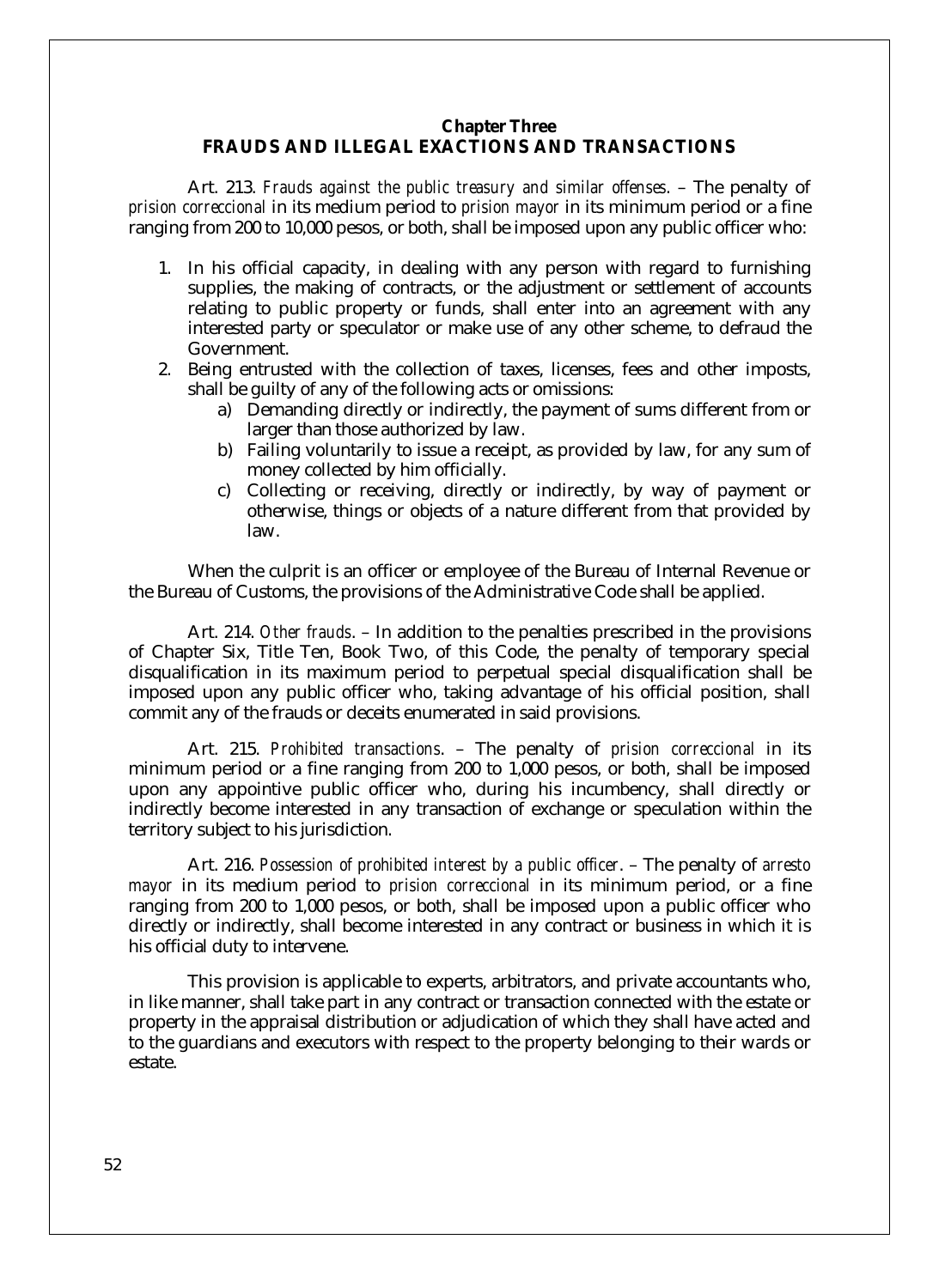## **Chapter Four MALVERSATION OF PUBLIC FUNDS OR PROPERTY**

Art. 217. *Malversation of public funds or property – Presumption of malversation*. – Any public officer who, by reason of the duties of his office, is accountable for public funds or property, shall appropriate the same, or shall take or misappropriate or shall consent, or through abandonment or negligence, shall permit any other person to take such public funds or property, wholly or partially, or shall otherwise be guilty of the misappropriation or malversation of such funds or property, shall suffer:

1) The penalty of *prision correccional* in its medium and maximum periods, if the amount involved in the misappropriation or malversation does not exceed two hundred pesos.

2) The penalty of *prision mayor* in its minimum and medium periods, if the amount involved is more than 200 pesos but does not exceed 6,000 pesos.

3) The penalty of *prision mayor* in its maximum period to *reclusion temporal* in its minimum period, if the amount involved is more than 6,000 pesos but is less than 12,000 pesos.

4) The penalty of *reclusion temporal* in its medium and maximum periods, if the amount involved is more than 12,000 pesos but is less than 22,000 pesos. If the amount exceeds the latter, the penalty shall be reclusion temporal in its maximum period to *reclusion perpetua*.

In all cases, persons guilty of malversation shall also suffer the penalty of perpetual special disqualification and a fine equal to the amount of the funds malversed or equal to the total value of the property embezzled.

The failure of a public officer to have duly forthcoming any public funds or property with which he is chargeable, upon demand by any duly authorized officer shall be *prima facie* evidence that he has put such missing funds of property to personal uses. (As amended by RA 1060 approved June 12, 1954.)

Art. 218. *Failure of accountable officer to render accounts*. – Any public officer, whether in the service or separated therefrom by resignation or any other cause, who is required by law or regulation to render account to the Insular Auditor, or to a provincial auditor and who fails to do so for a period of two months after such accounts should be rendered, shall be punished by *prision correccional* in its minimum period, or by a fine ranging from 200 to 6,000 pesos, or both.

Art. 219. *Failure of a responsible public officer to render accounts before leaving the country.* – Any public officer who unlawfully leaves or attempts to leave the Philippine Islands without securing a certificate from the Insular Auditor showing that his accounts have been finally settled, shall be punished by *arresto mayor*, or a fine ranging from 200 to 1,000 pesos or both.

Art. 220. *Illegal use of public funds or property*. – Any public officer who shall apply any public fund or property under his administration to any public use other than that for which such fund or property were appropriated by law or ordinance shall suffer the penalty of *prision correccional* in its minimum period or a fine ranging from one-half to the total value of the sum misapplied, if by reason of such misapplication, any damage or embarrassment shall have resulted to the public service. In either case, the offender shall also suffer the penalty of temporary special disqualification.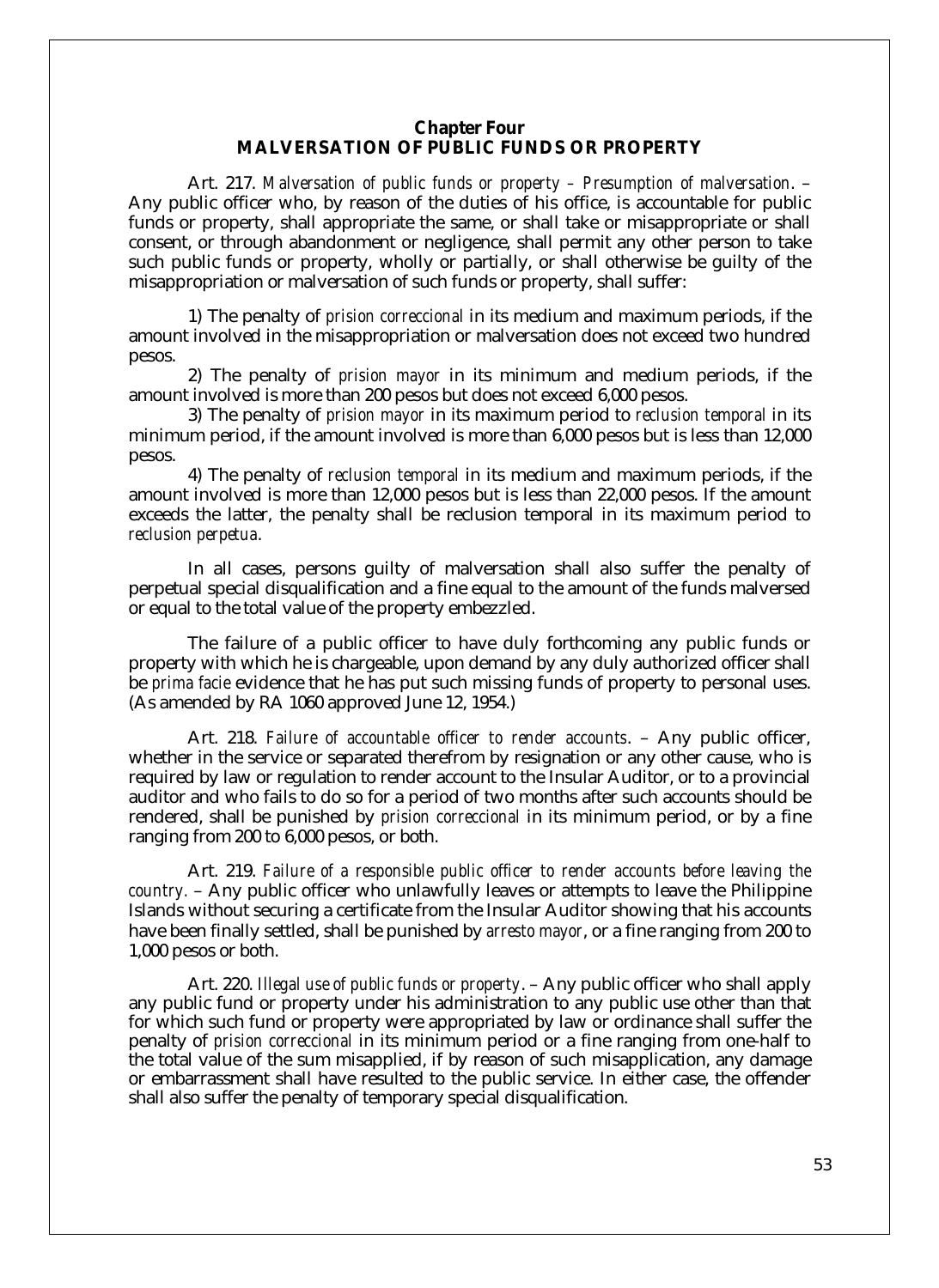If no damage or embarrassment to the public service resulted, the penalty shall be a fine from 5 to 50 percent of the sum misapplied.

Art. 221*. Failure to make delivery of public funds or property*.- Any public officer under obligation to make payment from Government funds in his possession, who shall fail to make such payment, shall be punished by *arresto mayor* and a fine from 5 to 25 percent of the sum which he failed to pay.

This provision shall apply to any public officer who, being ordered by competent authority to deliver any property in his custody or under his administration, shall refuse to make such delivery.

The fine shall be graduated in such case by the value of the thing, provided that it shall not be less than 50 pesos.

Art. 222. *Officers included in the preceding provisions*. – The provisions of this chapter shall apply to private individuals who, in any capacity whatever, have charge of any insular (now national), provincial or municipal funds, revenues or property and to any administrator or depository of funds or property attached, seized or deposited by public authority, even if such property belongs to a private individual.

## **Chapter Five INFIDELITY OF PUBLIC OFFICERS**

**Section One** – *Infidelity in the custody of prisoners*

Art. 223. *Conniving with or consenting to evasion*. – Any public officer who shall consent to the escape of a prisoner in his custody or charge, shall be punished:

- 1. By *prision correccional* in its medium and maximum periods and temporary special disqualification in its maximum period to perpetual special disqualification, if the fugitive shall have been sentenced by final judgment to any penalty.
- 2. By *prision correccional* in its minimum period and temporary special disqualification, in case the fugitive shall not have been finally convicted but only held as a detention prisoner for any crime or violation of law or municipal ordinance.

Art. 224. *Evasion through negligence*. – If the evasion of the prisoner shall have taken place through the negligence of the officer charged with the conveyance or custody of the escaping prisoner, said officer shall suffer the penalties of *arresto mayor* in its maximum period to *prision correccional* in its minimum period and temporary special disqualification.

Art. 225. *Escape of prisoner under the custody of a person not a public officer.* – Any private person to whom the conveyance or custody of a prisoner or person under arrest shall have been confided, who shall commit any of the offenses mentioned in the two preceding articles, shall suffer the penalty next lower in degree than that prescribed for the public officer.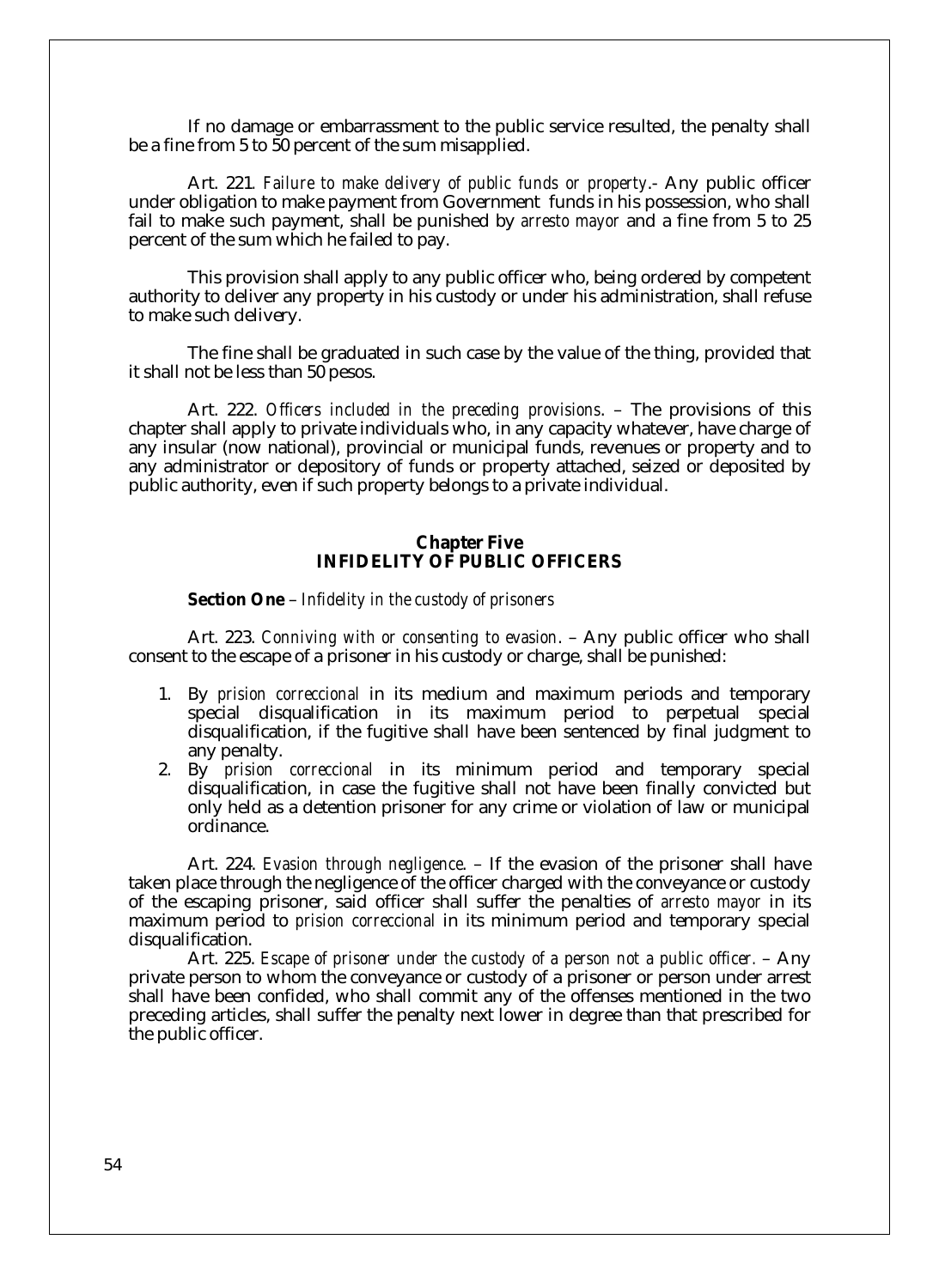**Section Two** – *Infidelity in the custody of documents*

Art. 226. *Removal, concealment or destruction of documents*. – Any public officer who shall remove, destroy or conceal documents or papers officially entrusted to him, shall suffer:

- 1. The penalty or *prision mayor* and a fine not exceeding 1,000 pesos, whenever serious damage shall have been caused thereby to a third party or to the public interest.
- 2. The penalty of *prision correccional* in its minimum and medium periods and a fine not exceeding 1,000 pesos, whenever the damage caused to a third party or to the public interest shall not have been serious.

In either case, the additional penalty of temporary special disqualification in its maximum period to perpetual special disqualification shall be imposed.

Art. 227. *Officer breaking seal.* – Any public officer charged with the custody of papers or property sealed by proper authority, who shall break the seals or permit them to be broken, shall suffer the penalties of *prision correccional* in its minimum and medium periods, temporary special disqualification and a fine not exceeding 2,000 pesos.

Art. 228. *Opening of closed documents*. – Any public officer not included in the provisions of the next preceding article who, without proper authority, shall open or shall permit to be opened any closed papers, documents or objects entrusted to his custody, shall suffer the penalties of *arresto mayor*, temporary special disqualification and a fine not exceeding 2,000 pesos.

### **Section Three** – *Revelation of Secrets*

Art. 229. *Revelation of secrets by an officer*. – Any public officer who shall reveal any secret known to him by reason of his official capacity, or shall wrongfully deliver papers or copies of papers of which he may have charge and which should not be published, shall suffer the penalties of *prision correccional* in its medium and maximum periods, perpetual special disqualification and a fine not exceeding 2,000 pesos if the revelation of such secrets or the delivery of such papers shall have caused serious damage to the public interest; otherwise, the penalties of *prision correccional* in its minimum period, temporary special disqualification and a fine not exceeding 500 pesos shall be imposed.

Art. 230. *Public officer revealing secrets of private individual*. - Any public officer to whom the secrets of any private individual shall become known by reason of his office who shall reveal such secrets, shall suffer the penalties of *arresto mayor* and a fine not exceeding 1,000 pesos.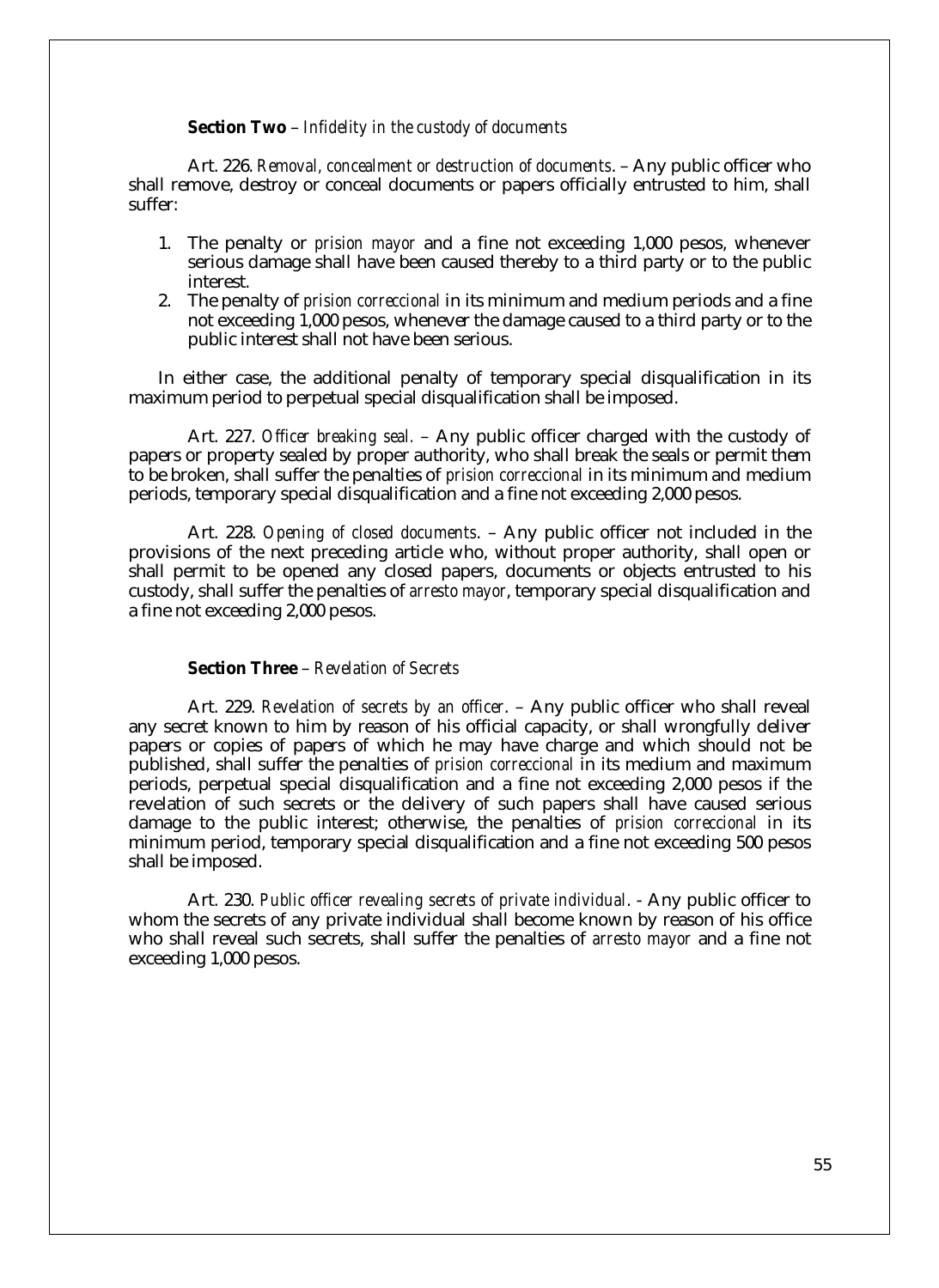## **Chapter Six**

## **OTHER OFFENSES OR IRREGULARITIES BY PUBLIC OFFICERS**

**Section One** – *Disobedience, refusal of assistance and maltreatment of prisoners*

Art. 231. *Open disobedience* – Any judicial or executive officer who shall openly refuse to execute the judgment, decision or order of any superior authority made within the scope of the jurisdiction of the latter and issued with all the legal formalities, shall suffer the penalties of *arresto mayor* in its medium period to *prision correccional* in its minimum period, temporary special disqualification in its maximum period and a fine not exceeding 1,000 pesos.

Art. 232. *Disobedience to order of superior officer, when said order was suspended by inferior officer.* – Any public officer who, having for any reason suspended the execution of the orders of his superiors, shall disobey such superiors after the latter have disapproved the suspension, shall suffer the penalties of *prision correccional* in its minimum and medium periods and perpetual special disqualification.

Art. 233. *Refusal of assistance* – The penalties of *arresto mayor* in its medium period to *prision correccional* in its minimum period, perpetual special disqualification and a fine not exceeding 1,000 pesos, shall be imposed upon a public officer who, upon demand from competent authority, shall fail to lend his cooperation towards the administration of justice or other public service, if such failure shall result in serious damage to the public interest or to a third party; otherwise, *arresto mayor* in its medium and maximum periods and a fine not exceeding 500 pesos shall be imposed.

Art. 234. *Refusal to discharge elective office* – The penalty of arresto mayor or a fine not exceeding 1,000 pesos, or both, shall be imposed upon any person who, having been elected by popular election to a public office, shall refuse without legal motive to be sworn in or to discharge the duties of said office.

Art. 235. *Maltreatment of prisoners* – The penalty of *prision correccional* in its medium period to *prision mayor* in its minimum period, in addition to his liability for the physical injuries or damage caused, shall be imposed upon any public officer or employee who shall overdo himself in the correction or handling of a prisoner or detention prisoner under his charge, by the imposition of punishment not authorized by the regulations, or by inflicting such punishments in a cruel and humiliating manner.

If the purpose of the maltreatment is to extort a confession, or to obtain some information from the prisoner, the offender shall be punished by the *prison mayor* in its minimum period, temporary absolute disqualification and a fine not exceeding six thousand pesos (P6,000.00), in addition to his liability for the physical injuries or damage caused. (As amended by EO No. 62, Nov. 7,1986.)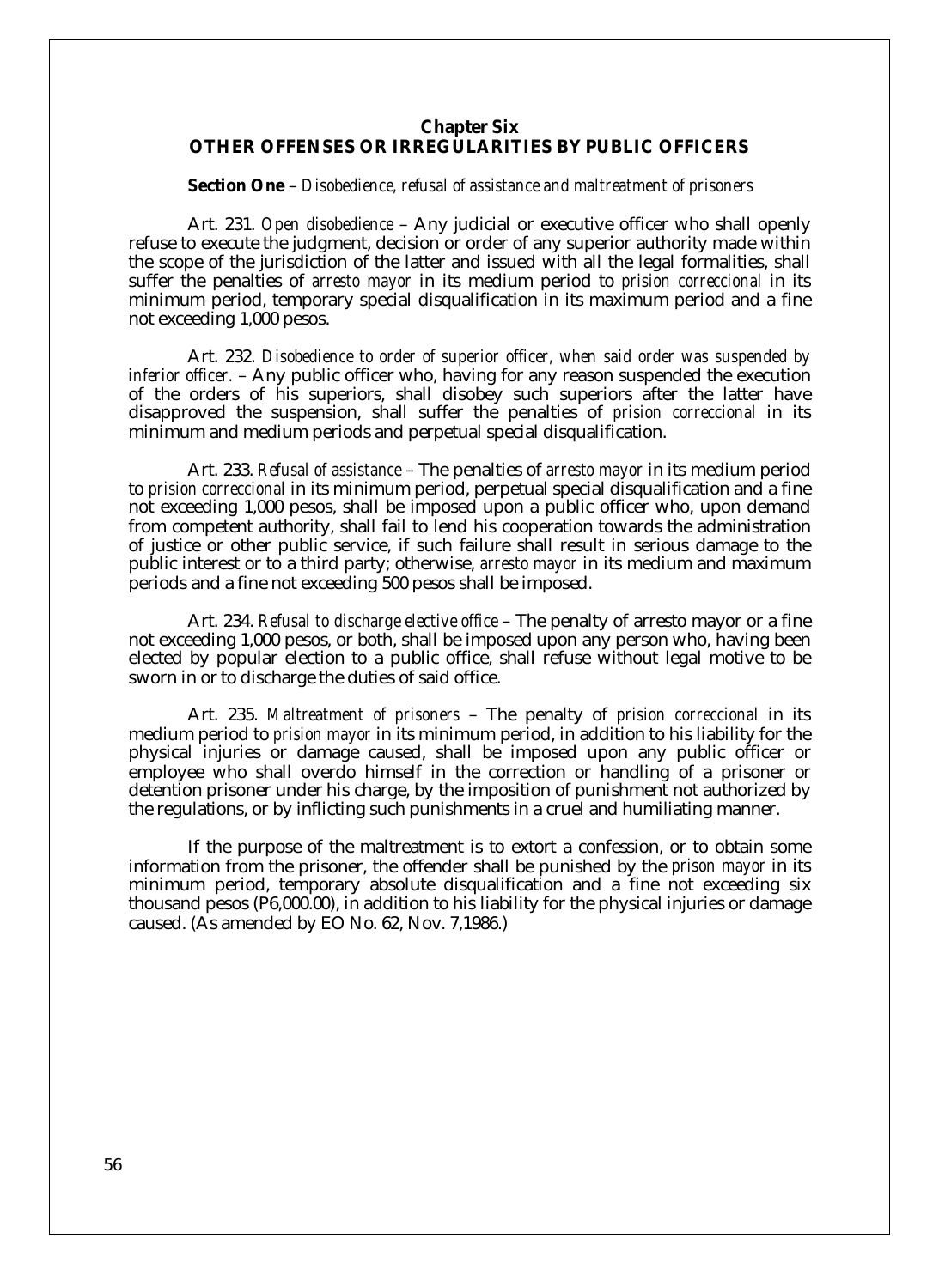**Section Two.** – *Anticipation, prolongation, and abandonment of the duties and powers of public office*

Art. 236. *Anticipation of duties of a public office.* – Any person who shall assume the performance of the duties and powers of any public office or employment without first being sworn in or having given the bond required by law, shall be suspended from such office or employment until he shall have complied with the respective formalities and shall be fined from 200 to 500 pesos.

Art. 237. *Prolonging performance of duties and powers.* - Any public officer who shall continue to exercise the duties and powers of his office, employment or commission, beyond the period provided by law, regulations or special provisions applicable to the case, shall suffer the penalties of *prision correccional* in its minimum period, special temporary disqualification in its minimum period and a fine not exceeding 500 pesos.

Art. 238. *Abandonment of office or position* - Any public officer who, before the acceptance of his resignation, shall abandon his office to the detriment of the public service shall suffer the penalty of *arresto mayor*.

If such office shall have been abandoned in order to evade the discharge of the duties of preventing, prosecuting or punishing any of the crimes falling within Title One, and Chapter One of the Title Three of Book Two of this Code, the offender shall be punished by *prision correccional* in its minimum and medium periods, and by *arresto mayor* if the purpose of such abandonment is to evade the duty of preventing, prosecuting or punishing any other crime .

**Section Three.** *– Usurpation of powers and unlawful appointments*

Art. 239. *Usurpation of legislative powers.* – The penalties of *prision correccional* in its minimum period, temporary special disqualification and a fine not exceeding P1,000 pesos, shall be imposed upon any public officer who shall encroach upon the powers of the legislative branch of the Government, either by making general rules or regulations beyond the scope of his authority, or by attempting to repeal a law or suspending the execution thereof.

Art. 240. *Usurpation of executive functions.* – Any judge who shall assume any power pertaining to the executive authorities, or shall obstruct the latter in the lawful exercise of their powers, shall suffer the penalty of *arresto mayor* in its medium period to *prision correccional* in its minimum period.

Art. 241. *Usurpation of judicial functions.* – The penalty of arresto mayor in its medium period to *prision correccional* in its minimum period shall be imposed upon any officer of the executive branch of the Government who shall assume judicial powers or shall obstruct the execution of any order or decision rendered by any judge within his jurisdiction.

Art. 242*. Disobeying request for disqualification.* – Any public officer who, before the question of jurisdiction is decided, shall continue any proceeding after having been lawfully required to refrain from so doing, shall be punished by *arresto mayor* and a fine not exceeding 500 pesos.